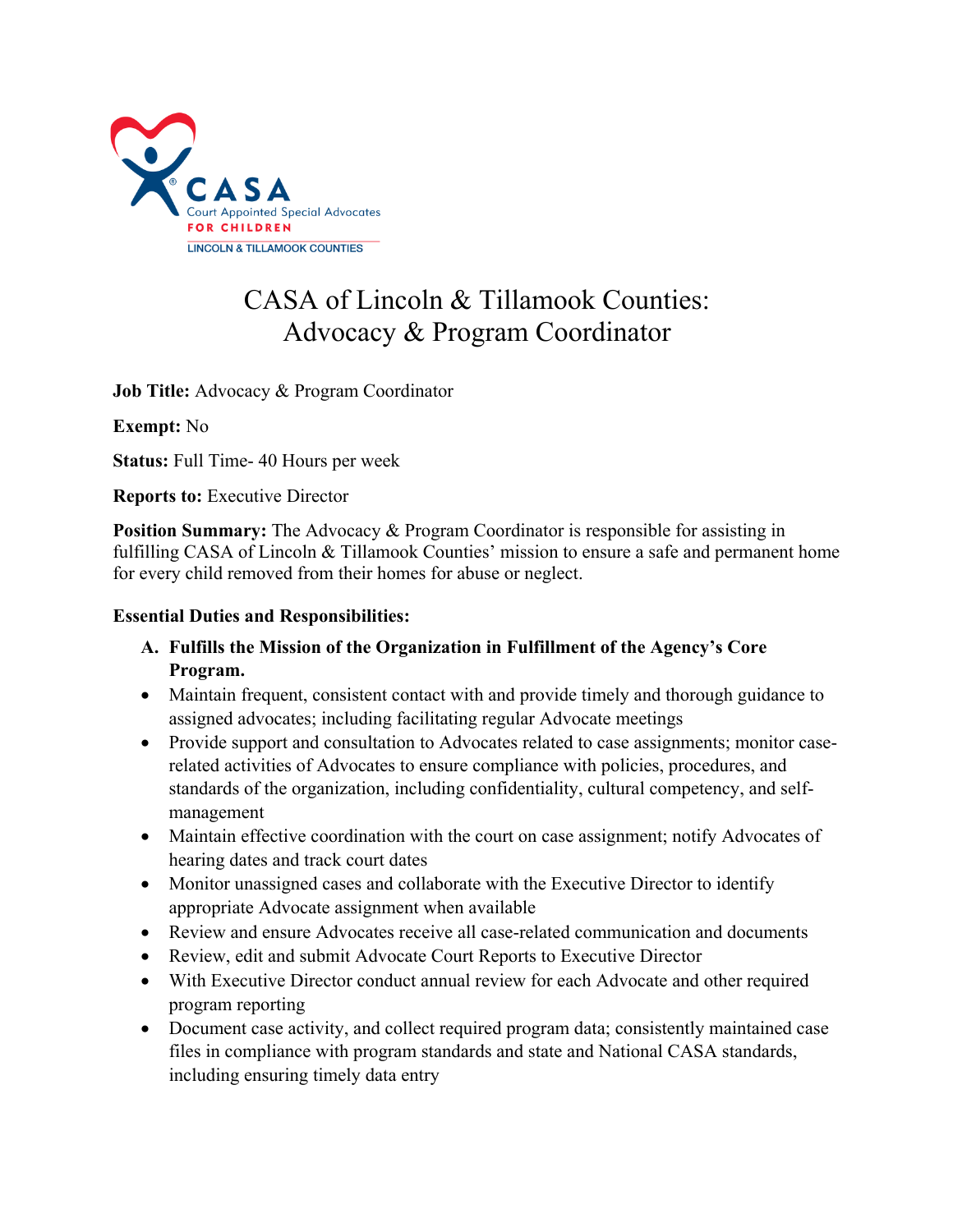## **B. Program Participation**

- May require periodic weekend and evening work
- A confident proficiency with computers and technology including Microsoft Office
- The ability to supervise and support volunteers
- The ability to work cooperatively with people from diverse backgrounds is essential
- The ability to work a flexible schedule in multiple locations is necessary
- The ability to maintain confidential information
- The ability to multi-task
- The ability to produce quality work in an effective and efficient manner
- The ability to work in an environment with constant interruptions
- A confident proficiency in written reports and documentation
- A valid Driver's license, insurance and reliable transportation

**Education:** Preference of two-year degree or equivalent work experience in related field

### **Experience:**

- Preference experience as a CASA Advocate or working with a CASA organization
- Worked in a team environment
- Knowledgeable and passionate about the issues of child abuse and neglect
- Preference given to those with supervision of volunteers, child abuse and dependency work experience

### **Duties and Responsibilities:**

- May fulfill the responsibilities of an advocate for children not yet assigned to an advocate
- Document program team meetings that will include discussions of children, caseloads and volunteer performance
- Support and assist advocates to improve skills and knowledge as needed and ensure advocates are appropriately advocating for the children in their case and the documentation of areas of success and concern for the case and advocate file
- Ensure that volunteers provide advocacy that is sensitive to the cultural, ethnic, socioeconomic and religious background of each child and that the special needs of each child are addressed
- Ensure all case and volunteer files are accurate and current
- Maintain strict confidentially of case and volunteer records
- Ensure court hearings and meetings are attended and notes are provided for all assigned and monitored cases

# **Qualifications and Requirements:**

Preferred Qualifications:

- 1. Experience working in a team environment
- 2. Experience in volunteer management